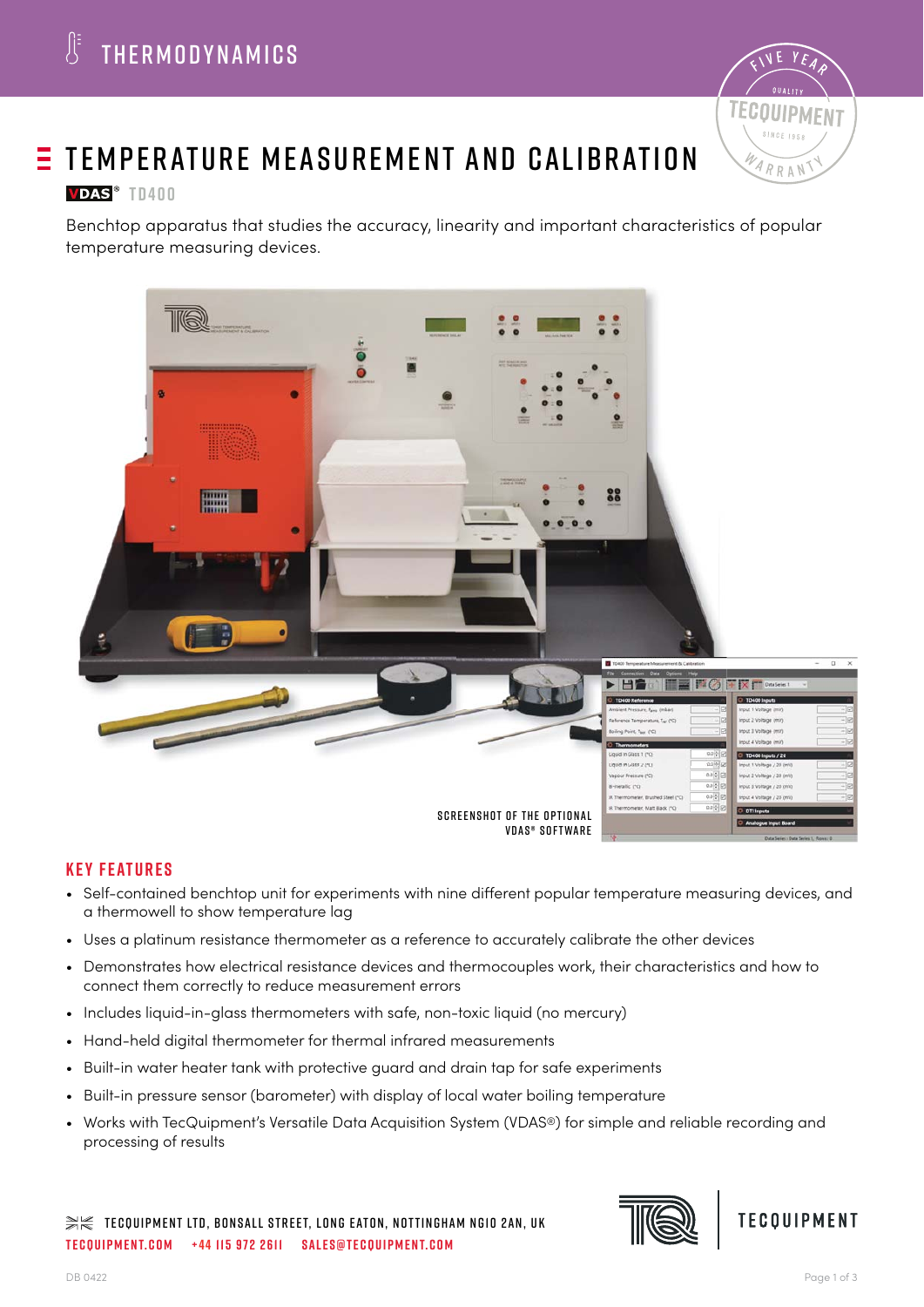# $\equiv$  TEMPERATURE MEASUREMENT AND CALIBRATION

**VDAS**<sup>®</sup> TN400

## **Description**

The Temperature Measurement and Calibration apparatus (TD400) fits on a desk or benchtop. It includes eight different temperature measurement devices and shows their characteristics and how to calibrate them against a standard. The built-in precision reference sensor works as an accurate temperature reference. A display shows the temperature from the reference sensor and the local (barometric) pressure from the built-in pressure sensor. The display also calculates the local boiling point of water based on the barometric pressure.

Students add crushed ice (not supplied) to the insulated icebox and clean water to the fully guarded water heater tank. A carefully rated immersion heater in the tank heats the water steadily up to boiling, giving time to take accurate results. The water heater tank includes a water level float switch and a safety temperature cut-out switch to turn off the heater in case of low water level. The water heater tank has a drain tap for connection to a suitable container or local water drain. This helps students to change the heated water safely and quickly, reducing experiment time. As an extra reference, a liquid crystal temperature indicator strip on the front of the heater tank shows its temperature during experiments.

To the right of the temperature indicator strip, a window allows students to test the thermal infrared thermometer on a matt black or brushed steel surface of the heater tank. This shows limitations of infrared measurements caused by surfaces of different emissivity.

The equipment includes a thermowell that works with the gas (vapour) thermometer to show temperature lag.

Sockets on the front panel connect to electronic circuits and a multiline display that work with the electrical resistance and thermocouple devices. The sockets include resistances to simulate a resistance device and show the problems of adding resistances (for example - long wires) to your measuring circuits.

The electronic circuits also include:

- an amplifier to increase the output of the thermocouples for more useful voltage measurement.
- constant current and voltage sources, and a resistive bridge. These show the problems with different measurement circuits and power sources for electrical temperature measurement devices.

This equipment connects to TecQuipment's Versatile Data Acquisition System (VDAS®). Refer to the separate VDAS® datasheet for full details.

## **Standard Features**

- Supplied with comprehensive user guide
- Five-year warranty
- Manufactured in accordance with the latest European Union directives
- ISO9001 certified manufacturer

## **Learning Outcomes**

- Simulation of two, three and four-wire connection of a platinum resistance thermometer (PRT)
- Constant current and voltage sources
- Calibration and linearity of temperature measurement devices and temperature lag
- Thermal infrared temperature measurement on surfaces of different emissivity
- Thermocouples in series, parallel and the Seebeck effect
- Resistance in thermocouple circuits

### **Recommended Ancillary**

• VDAS-B (desk-mounted version of the Versatile Data Acquisition System)

### **Essential Services**

#### **Electrical supply (determined by order):**

- 110 VAC 50 Hz to 60 Hz at 5 A
- **o r**
- 230 VAC 50 Hz to 60 Hz at 2.5 A

#### **Water and ice:**

- Cold clean water (1.5 litres needed to fill the heater tank) and a suitable container or local water drain
- 0.5 to 1 litre of crushed ice or small ice cubes

**APPROXIMATE BENCH SPACE NEEDED:** 

500 mm x 920 mm

## **Operating Conditions**

**O p e r at i n g e n v i r o n m e n t:** 

Laboratory or classroom

**STORAGE TEMPERATURE RANGE:** 

–25°C to +55°C (when packed for transport)

#### **OPERATING TEMPERATURE RANGE:**

+5°C to +40°C

#### **OPERATING RELATIVE HUMIDITY RANGE:**

80% at temperatures < 31°C decreasing linearly to 50% at 40°C